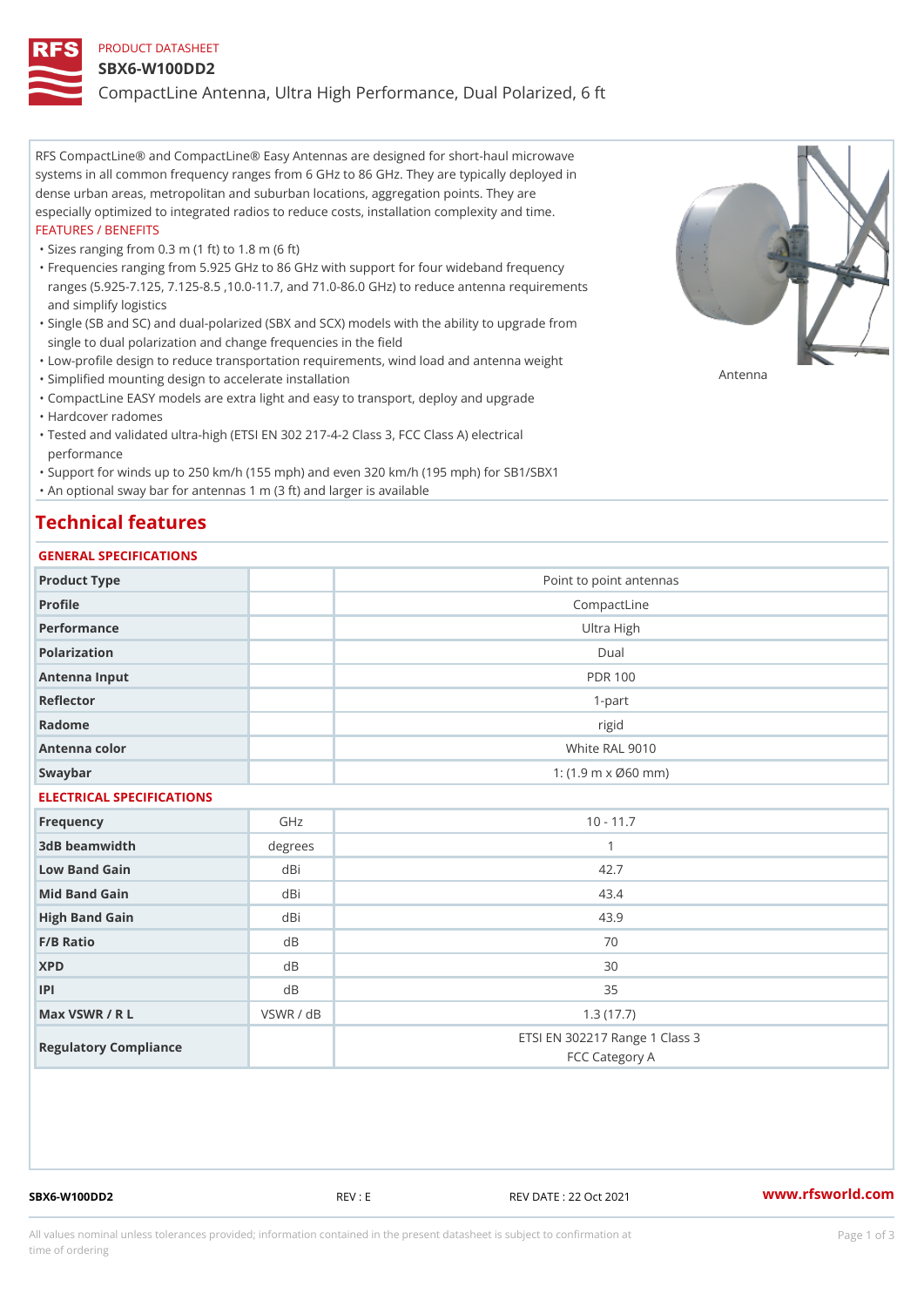## PRODUCT DATASHEET

### SBX6-W100DD2

CompactLine Antenna, Ultra High Performance, Dual Polarized, 6 ft

| MECHANICAL SPECIFICATIONS                                                      |                    |                                                   |
|--------------------------------------------------------------------------------|--------------------|---------------------------------------------------|
| Diameter                                                                       |                    |                                                   |
| Elevation Adjustment                                                           | ft $(m)$           | 6(1.8)<br>± 5                                     |
| Azimuth Adjustment                                                             | degrees<br>degrees | ± 5                                               |
| Polarization Adjustment                                                        | degrees            | ± 5                                               |
| Mounting Pipe Diameter                                                         |                    |                                                   |
| minimum                                                                        | $mm$ (in)          | 114(4.5)                                          |
| Mounting Pipe Diameter<br>maximum                                              | $mm$ (in)          | 114(4.5)                                          |
| Approximate Weight                                                             | kg (lb)            | 90(198)                                           |
| Survival Windspeed                                                             | $km/h$ (mph)       | 252 (155)                                         |
| Operational Windspeed                                                          | $km/h$ (mph)       | 252 (155)                                         |
| <b>STRUCTURE</b>                                                               |                    |                                                   |
| Radome Material                                                                |                    | rigid                                             |
| FURTHER ACCESSORIES                                                            |                    |                                                   |
| optional Swaybar                                                               |                    | 1: SMA-SK-6 (1.9 m x Ø60 mm)                      |
| Further Accessories                                                            |                    | SMA-SKO-UNIVERSAL-L : Universal sway bar fixation |
| MOUNTOUTLINE                                                                   |                    |                                                   |
| m m<br>$Dimen sion_A$<br>(in)                                                  |                    | 1900(74.8)                                        |
| m m<br>$Dimension_B$<br>(in)                                                   |                    | 910(35.8)                                         |
| m m<br>$Dimension_C$<br>(in)                                                   |                    | 362(14.3)                                         |
| $Dim_D - D -$<br>m m<br>$114$ m m (4.5 _ ir ) $\sqrt{$ ii p $\sqrt{$ $\approx$ |                    | 416 (16.4)                                        |
| m m<br>$Dimension$ _ $E$<br>(in)                                               |                    | 83 (3.3)                                          |
| m m<br>$Dimension_F$<br>(in)                                                   |                    | 785 (30.9)                                        |
| $\mathsf m$ $\mathsf m$<br>$D$ imension $_G$<br>(in)                           |                    | 305 (12)                                          |

SBX6-W100DD2 REV : E REV DATE : 22 Oct 2021 WWW.rfsworld.com